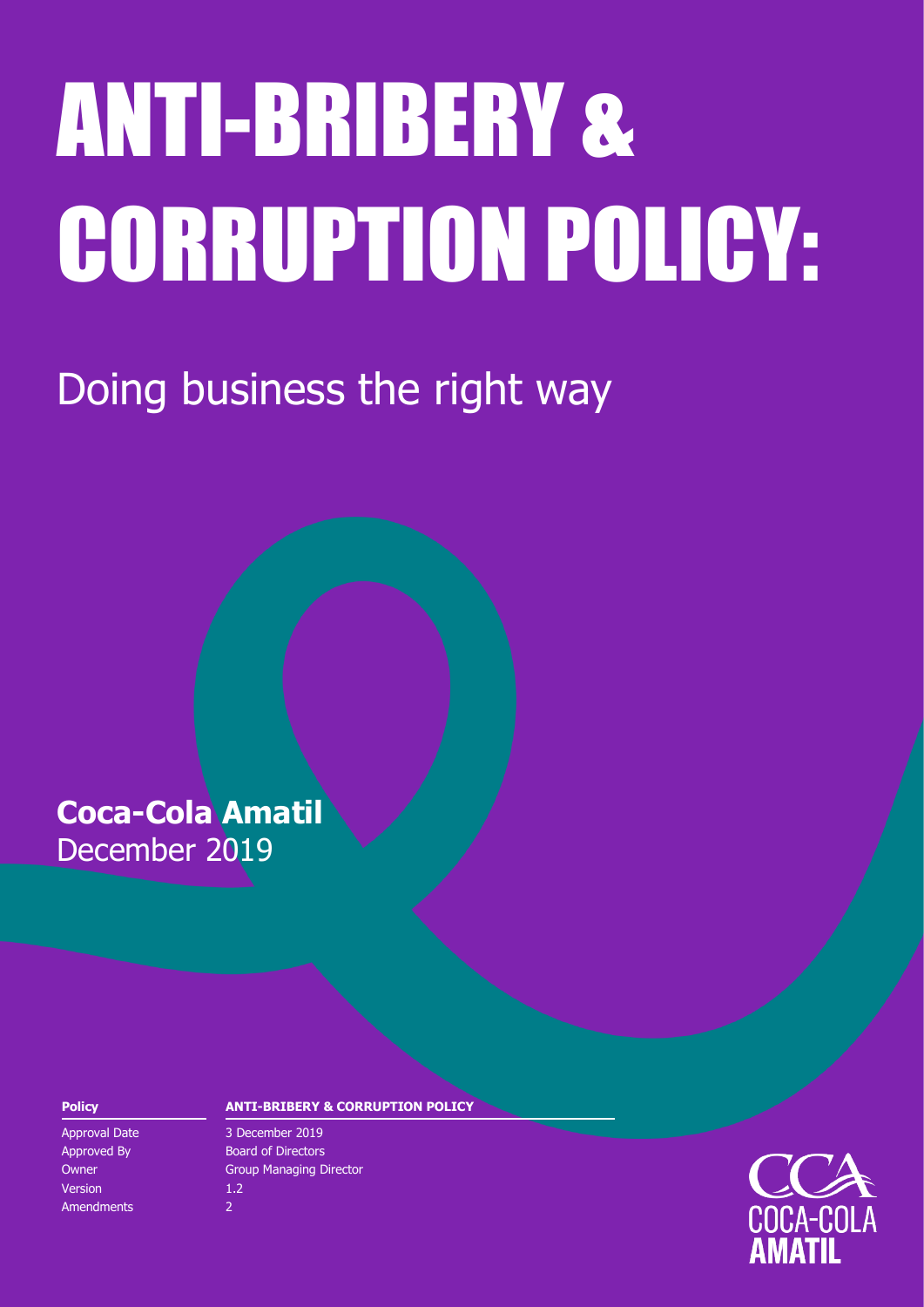## ZERO TOLERANCE FOR BRIBERY & CORRUPTION

At Coca-Cola Amatil our Code of Conduct sets out the behaviours and work practices that we expect from our directors, commissioners, officers, employees, agents, contractors and any other party working with or for us, or on our behalf (our **People**), wherever they are in the world. Our People must always act fairly, honestly, with integrity and in compliance with the law. We are committed to doing business the right way.

#### **Integral to this is Coca-Cola Amatil's zero tolerance for any bribery or corruption in our business dealings and operations.**

This Anti-Bribery & Corruption Policy (**Policy**) applies at all times and in all countries we do business in, through and with, regardless of whether that country has anti-bribery or corruption laws that are less prescriptive (or nonexistent) than this Policy.

A breach of this Policy, even if inadvertent, is bad for business, and will not be tolerated. It may also be against the law. If you are in any doubt about whether something may contravene this Policy, please consult your Legal Team.

Any material breach of this Policy, once assessed by the Legal Team, must be immediately reported to the Board or a relevant Committee of the Board (as applicable).

#### BRIBERY & CORRUPTION 1

Coca-Cola Amatil prohibits bribery of, and corrupt practices with, domestic and foreign government officials, and private sector / commercial parties – including the offering, receiving, promising, authorising or providing of kickbacks or anything of value to any customer, business partner, vendor or other third party, to induce or reward the improper performance of an activity connected with our business (**Improper Benefit**).

An Improper Benefit is anything of any value that is not legitimately due to a party. "Anything of value" includes cash, gifts, meals, entertainment, property, equipment, business opportunities, Coca-Cola Amatil's products, offers of employment, awarding of contracts and more.

#### $\overline{\mathbf{2}}$ GIFTS & ENTERTAINMENT

The giving and receiving of gifts or entertainment is common in business, and generally not unlawful. However, doing so may constitute, or may appear to constitute, a bribe if it is done, or appears to have been done, with the intention of obtaining or retaining business, or any improper commercial or other advantage.

Coca-Cola Amatil prohibits our People from both offering or giving, and inviting or receiving, any gift or entertainment that is a bribe or Improper Benefit, either personally or for Coca-Cola Amatil. The receipt of any gift or entertainment must comply with this Policy, and our Policy on Receipt of Gifts & Entertainment from Third Parties which includes being entered and approved in our Gift Register.

If a gift or entertainment is proposed to be given to or received from a public or government official, you must also comply with our Group Executive Approval & Process Framework (GEAPF), which includes a requirement for prior written approval from the Group General Counsel. In limited cases, the Group General Counsel may elect to issue a "blanket approval" for certain routine, recurring interactions, with government officials (for example, providing free product or meals incidental to an official's visit to one of our facilities) rather than requiring their prior review and approval on each occasion.

If, in exceptional circumstances, it is not possible to decline receiving a gift or entertainment that would breach this Policy (for example, as it would cause serious offence due to cultural sensitivities in a particular country), you may accept the gift or entertainment but must immediately report it to the Group General Counsel.

Any political contributions must adhere to the requirements in the [Code of Conduct.](https://ccamatil1.sharepoint.com/sites/Refresh/WorkingAtAmatil/Policies/Group/CodeofConductInteractive-December2017.pdf)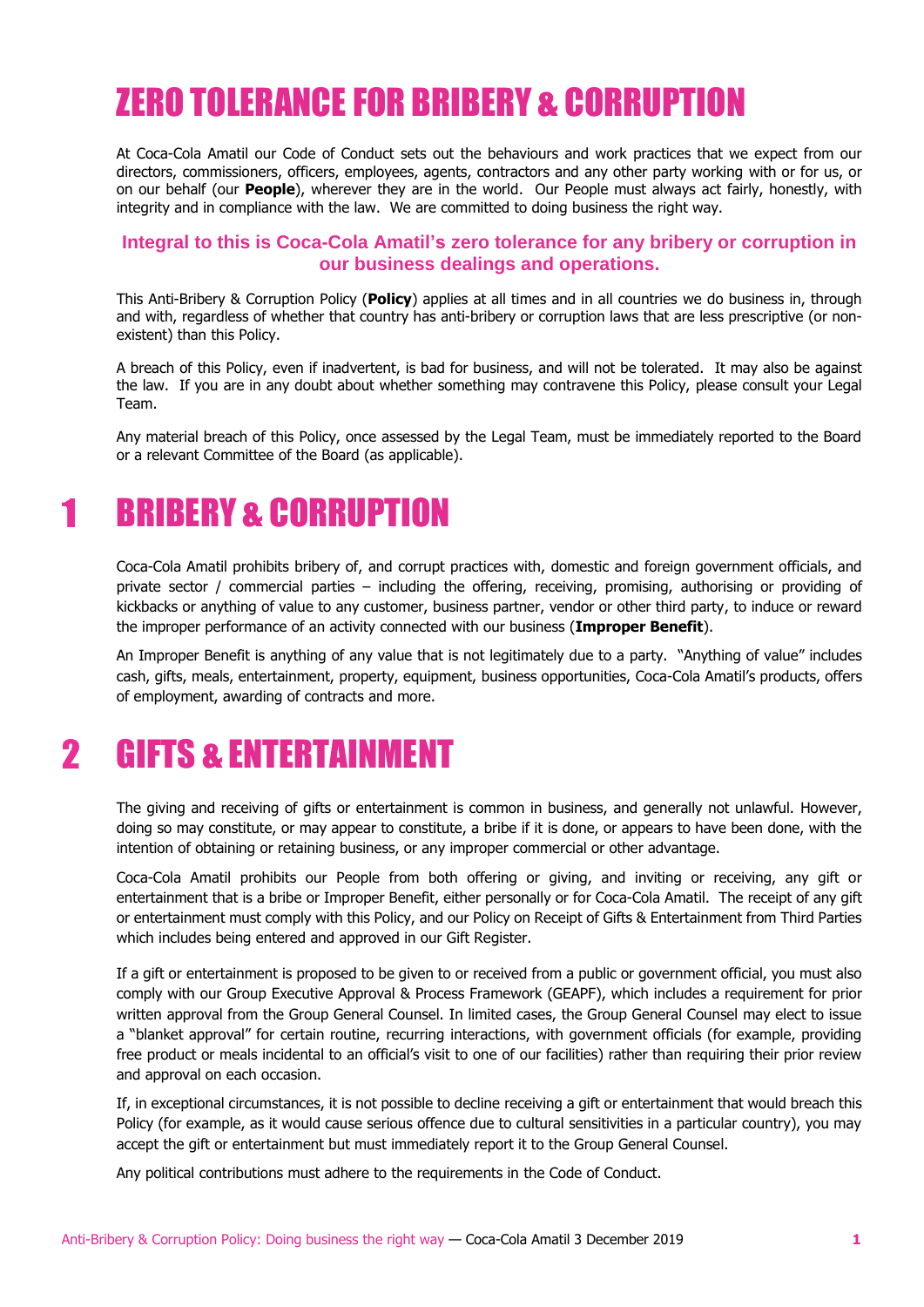### FACILITATION PAYMENTS 3

Facilitation payments are typically small unofficial payments or commissions requested by, offered to, or made to a public or government official that serve as an incentive for that official to complete a routine action or process (e.g. processing papers, issuing permits etc) that is non-discretionary in nature (i.e. actions the official is already meant to perform). It is intended to smooth the progress or expedite the timing of the action, not necessarily the outcome.

Facilitation payments can be in the form of monetary payments, or other benefits or inducements.

Although small unofficial payments to government officials may be considered customary or even legal in some countries that Coca-Cola Amatil does business in, or our People travel to/from, Coca-Cola Amatil:

- − prohibits offering or giving facilitation payments or Improper Benefits to public and government officials, anywhere for any reason;
- requires our People to be mindful when they are making any payments or arrangements i.e. consider whether the amount requested is proportionate to the goods or services provided, and always ask for a receipt which details the reason for the payment and an itemisation of each cost.

The health, safety and liberty of our People is paramount at Coca-Cola Amatil. If a facilitation payment is demanded and you believe that there is an immediate threat to your health, safety or liberty, and you provide anything of value to protect yourself, you must as soon as you are safe report all details of the incident and benefit to your manager and the Group General Counsel. If the threat is not immediate, consult with your manager and /or the Group General Counsel prior to taking any action. This exception does not extend to threats of commercial harm, such as not being awarded a contract.

#### THIRD PARTIES & AGENCIES  $\boldsymbol{\Lambda}$

If a third party is used to interact with any public or government official or department on behalf of Coca-Cola Amatil:

- − due diligence must be conducted on the third party;
- − the third party must agree that bribes and facilitation payments are prohibited and that Coca-Cola Amatil has a right to random audit, and this must be reflected in their contractual arrangements with Coca-Cola Amatil;
- − you must obtain written documentation from them (including itemised invoices and any government issued receipts) that evidences that no bribe or facilitation payment has been made.

Unusually high commissions, fees or bonuses or other unusual payment terms or structures (such as paying through offshore companies) may be a 'Red Flag' indicating that bribes or facilitation payments are being paid. If you encounter any 'Red Flag' situation, you must report this to your manager or the Legal Team as soon as possible and before entering into or continuing with the relevant business relationship or transaction.

You are prohibited from entering, or continuing, a business relationship with a third party on behalf of Coca-Cola Amatil if we do not have confidence that they will behave in a manner consistent with this Policy.

#### RECORD KEEPING 5

At Coca-Cola Amatil, we require our People to ensure that our accounts and records are accurate, and fully reflective of all transactions (including any offer of, giving or accepting any benefit, payment etc). The following is prohibited:

Numbered or secret accounts or undisclosed or unrecorded funds or assets;